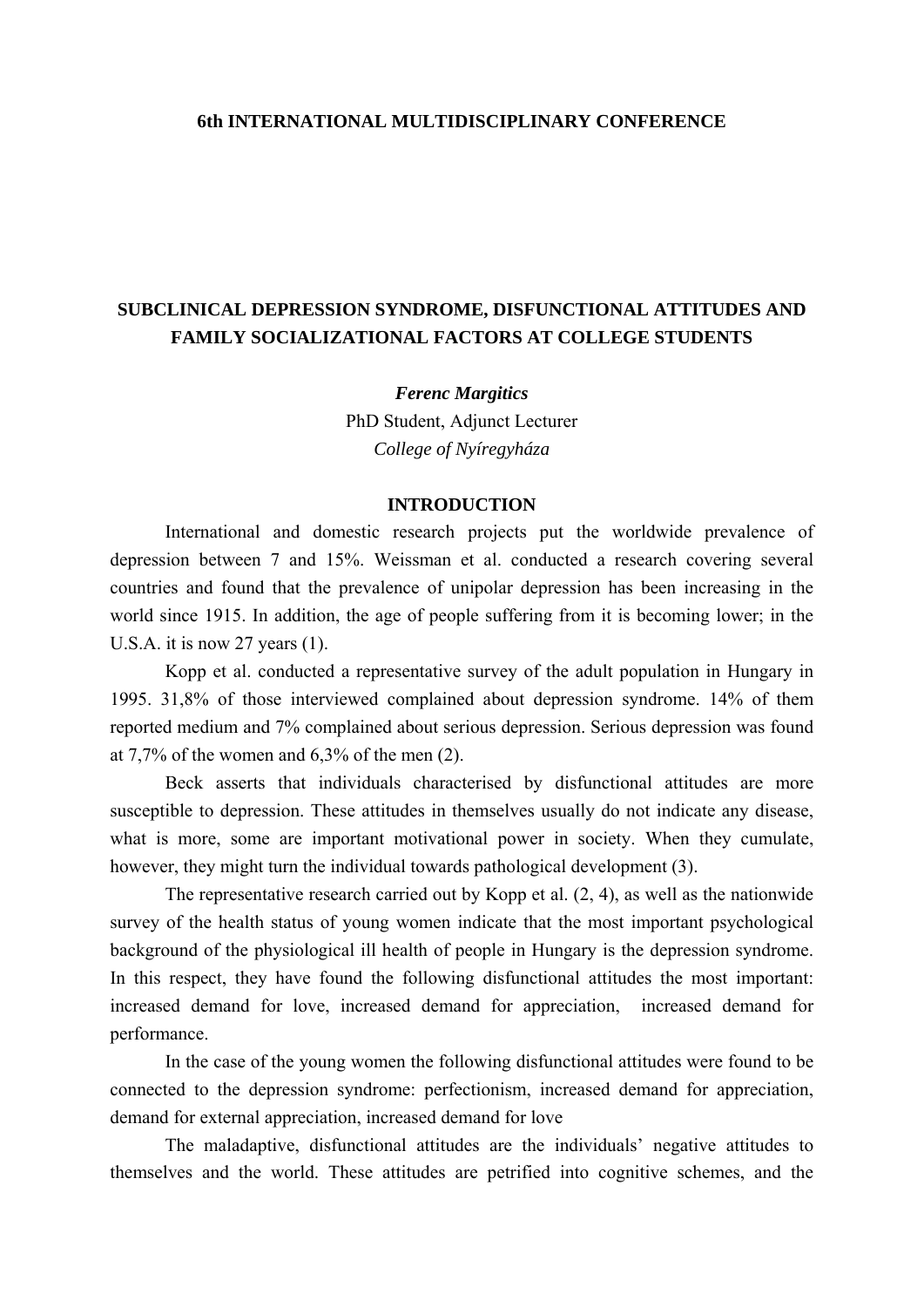individuals tend to measure their experiences against these schemes. These schemes are organized and shaped in the course of socialiation, based upon the individual's personal and family relations and the value judgments and opinions of other people. Inclination to depression emerges in childhood, as a result of the negative assessment by the parents, the family  $(5)$ .

Richter's research revealed positive connections between depression and the educational methods of the parents, especially the rejective and punitive methods (6).

Ross carried out a survey into the attitudes of parents of adolescents struggling with suicidal ideas. The research was conducted within the framework of the EMBU project. The researchers identified deprivative, punitive qualities in the fathers, and–jointly with the mother–rejective, punitive and remorse-generating attitudes (6).

Csorba and Huszár interviewed suicide-threatened girls and found that the educational methods of the parents of the girls are significantly characterised by inconsistency (7)

Csorba and Huszár examined the educational methods of girls suffering from psychic distress, and found significant differences between the inconsistency of the parents, the lack of acceptance, ignorance and hostily (8).

According to the findings of Kopp et al., the lack of a supportive family always plays an important role in the emergence of psychological disturbances. They claim that a supportive family, especially in the case of young children, is the best protecting factor against the emergence of behavioural discrepancies (9).

## **THE OBJECTIVES OF THE RESEARCH**

In the course of our research an effort has been made to find whether and depression syndrome is present at college students who do not belong to any clinical population and whose socialization is largely successful. An answer is sought as to whether any disfunctional attitude is present in such a group of individuals. If such attitudes are found, the possible interrelations between the attitudes and the educational methods and attitudes of the parents, the family atmosphere and parental treatment shall be examined.

Our research has been based upon the following hypotheses:

1. A connection exists between depression syndrome and disfunctional attitudes. Specifically: individuals showing depression syndrome score a higher number of points on the various DAS scales. Individuals with depression syndrome are characterized primarily by increased demand for performance, perfectionism, increased demand for love and appreciation (2, 4).

2. The subclinical depression syndrome is linked to family socializational factors. Specifically, persons with such syndrome are characterised by the following:

- inconsistent parental upbringing attitude (7, 8)

- parental treatment with little care and affection (7, 8)
- punitive parental education (6).
- non-supportive parental education (9)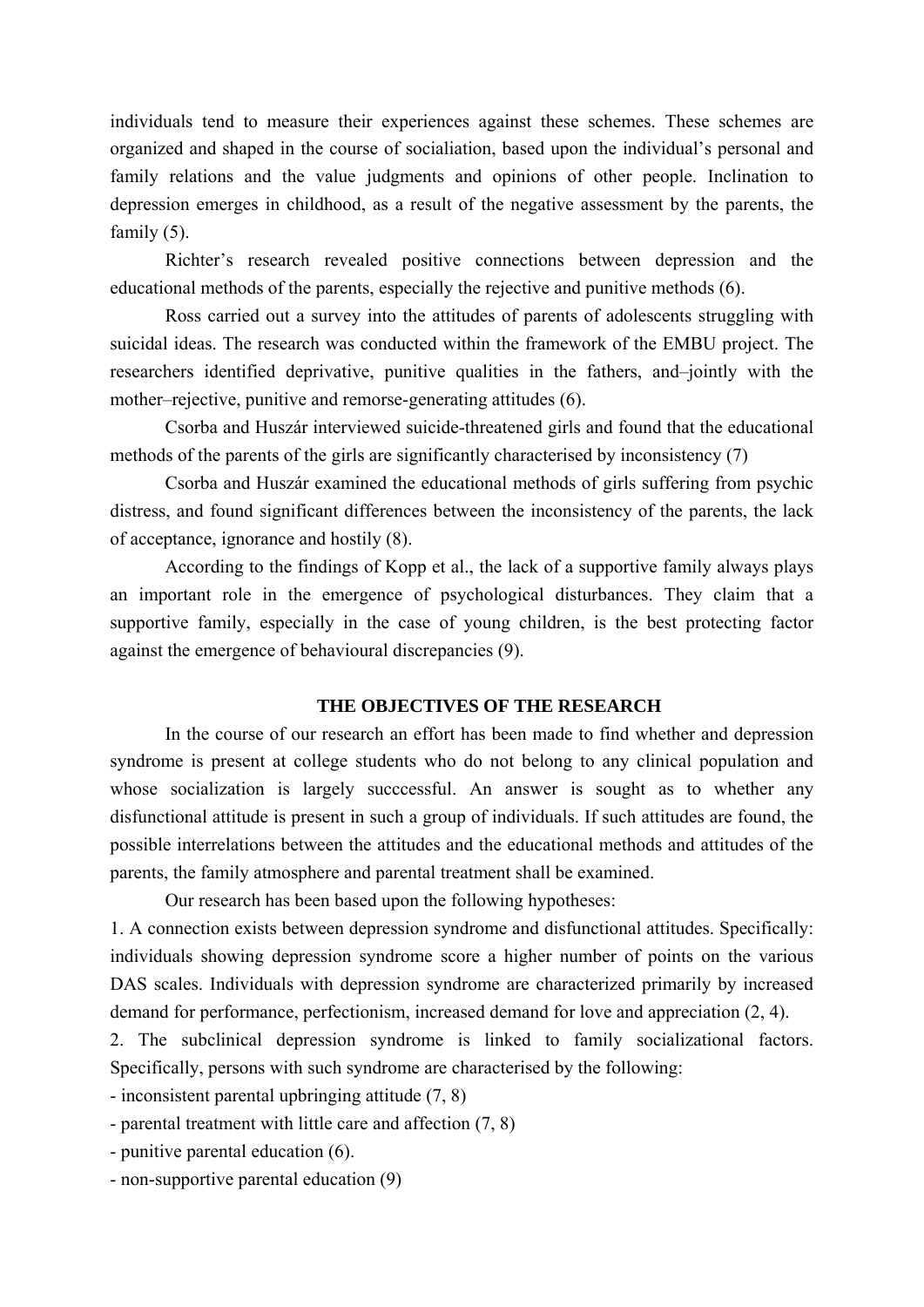#### **SAMPLE AND METHODS**

Data gathering took place at the College of Nyíregyháza, selecting students at random from all the faculties. Participation was always and strictly voluntary, the students gave their approval each time. The questionnaries were completed at a lecture, with the guidance and assistance of the researchers.

Out of all the participants (n=681) 465 were women and 216 men. The breakdown according to the subject majors of the students was the following: 225 undergraduate BA students, 125 undergraduate BSc students, 125 business students, 74 students studying to be infant teachers, 70 studying to be social teachers and 62 students of arts (visual arts and music).

The average age was 19,98 years (distribution 1,51), with the median value of 20.

The following methods and means have been used for the research:

1. The abridged, screening version of Beck's Depression Scale (10).

2. Weismann's Disfunctional Attitude Scale (11).

3. Goch's Family Socialisational Questionnarie (12)

4. The Hungarian version of the Parental Treatment Questionnaire, developed by Parker et al.  $(13)$ .

The data gathered has been processed with SPSS for Windows 12.0 statistical software.

The interrelations between the depression symptons and the disfunctional attitudes concerned as dependent variables have been examined with linear regressin analysis, comparing them to the independent variables of the family socialization.

## **RESULTS**

## *Subclinical depression syndrome and disfunctional attitudes*

The occurence of depression syndrome at the college students is not different from the proportions described by Kopp at al. (2), although it is somewhat higher 36,6% of all the participants show depression syndrome, within which the share of men is 29,3%, whereas the proportion of women, in accordance with statistics in the related literature is, 40%. Syndrome of medium gravity has been found at 6,7% of all the participants. Here the share of women is larger, 8,4%, as opposed to the 3,4% of men.

Out of the disfunctional attitudes, the one very closely related to the subclinical depression syndrome was the external control attitude (Table 1) for the entire group, and for the women ( $p<0,000$ ) and men separately ( $p<0,003$ ).

Fiske and Taylor are convinced that from the aspect of developing a proper selfevaluation it is decisive how effective the person regards himself/herself in a certain situation, whether the person is able to influence or control the situation (14).

Seligman asserts that whenever individuals have the impression that their fate is beyond their control, and things simply happen to them (external control attitude), then the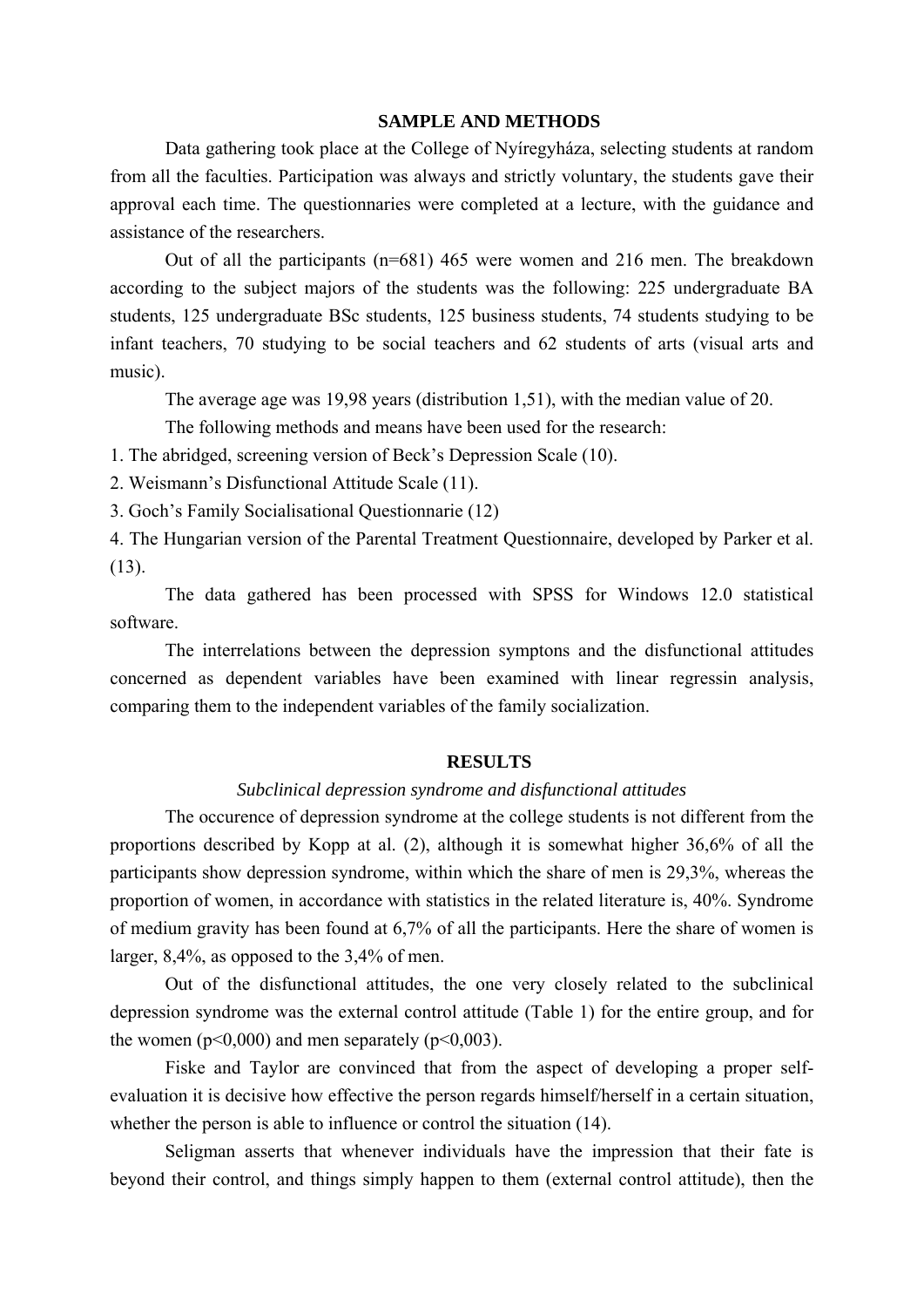unpredictable and uncontrollable traumas may easily lead to the state of "acquired impotence" which, together with erroneous cognitive processes, may bring about depression syndrome (15).

In the case of men, no connectuon with attitudes other than the external control attitude has been found.

| <u>HIWITUMIOID DUWUUI DUOUHIIUM DUPLOBIOIT DYHUTOIN MIN DIBIMIUIDIMI TUURUUD</u> |           |                 |       |           |            |       |           |              |       |  |
|----------------------------------------------------------------------------------|-----------|-----------------|-------|-----------|------------|-------|-----------|--------------|-------|--|
| <b>SCALE OF</b>                                                                  |           | <b>COMBINED</b> |       |           | <b>MEN</b> |       |           | <b>WOMEN</b> |       |  |
| <b>DISFUNCTIONAL</b>                                                             | $(N=681)$ |                 |       | $(N=216)$ |            |       | $(N=465)$ |              |       |  |
| <b>ATTITUDE</b>                                                                  | Aver      | <b>Distr</b>    | Sign. | Aver-     | Distri-    | Sign. | Aver-     | Distri-      | Sign. |  |
|                                                                                  | -age      | i-              | level | age       | bution     | level | age       | bution       | level |  |
|                                                                                  |           | butio           |       |           |            |       |           |              |       |  |
|                                                                                  |           | n               |       |           |            |       |           |              |       |  |
| <b>Demand for external</b>                                                       | $-0.03$   | 3,21            | 0,027 | $-0,45$   | 3,30       | n.s.  | 0,17      | 3015         | 0,003 |  |
| appreciation                                                                     |           |                 |       |           |            |       |           |              |       |  |
| <b>Demand for love</b>                                                           | 0,49      | 3,781           | 0,032 | 0,13      | 3,86       | n.s.  | 0,66      | 3,72         | 0,018 |  |
| Perfectionism                                                                    | 0,07      | 3,28            | 0,019 | 0,13      | 3,24       | n.s.  | 0,04      | 3,3          | 0,034 |  |
|                                                                                  |           |                 |       |           |            |       |           |              |       |  |
| <b>External-control-</b>                                                         | 0,56      | 3,67            | 0,000 | 0,08      | 3,59       | 0,003 | 0,78      | 3,68         | 0,000 |  |
| autonomy                                                                         |           |                 |       |           |            |       |           |              |       |  |

Table 1 Interrelations Between Subclinical Depression Syndrome and Disfunctional Attitudes

At women, a close connection has been detected with the demand for external appreciation ( $p<0,003$ ), demand for love ( $p<0,018$ ), and perfectionism ( $p<0,034$ ).

The findings of the research partly reinforce the results of the survey conducted in this field by Kopp at al. (2). An increased demand for love and external appreciation is observable at college students as well. Increased perfectionism, however, only appears at women, as no trace of this has been found at the men involved in the research. Neither sex demonstrated an increased demand for performance.

## *Subklinical depressions syndrome and family socializational factors.*

The subclinical depression syndrome shows a very close relationship  $(p<0,001)$  with a conflict-oriented family atmosphere at all the individuals involved in the research. (Table 2: only the factors showing any significant connection with the depression syndrome are included in the table, as the number of factors is too high to include them all in the chart). The findigs relate primarily to women  $(p<0,021)$ , as no remarkable connection was identified in the case of men.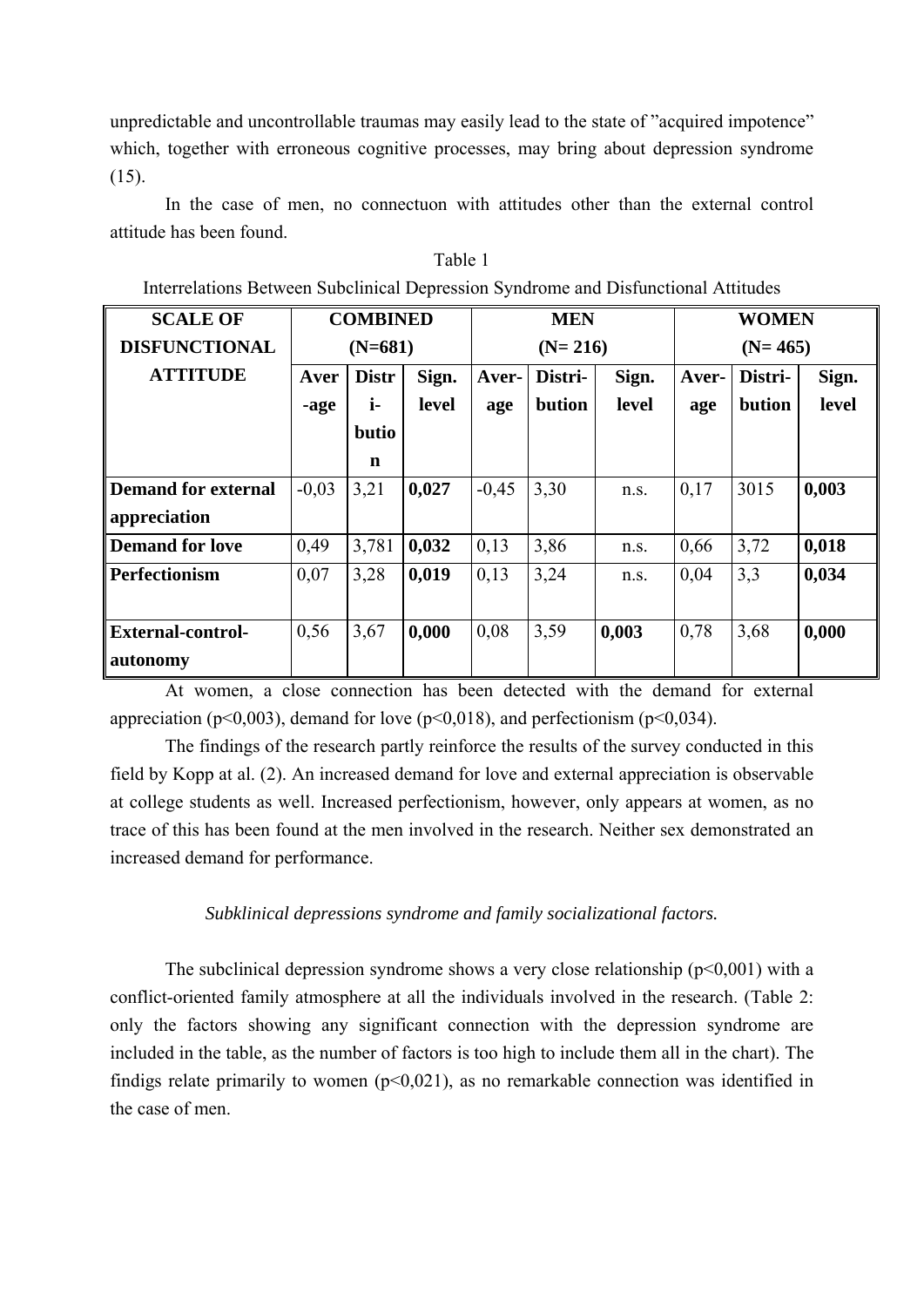# Table 2: Interrelations Between Subclinical Depressions Syndrome and Family Family Socializational Factors

| <b>QUESTIONNARIE</b>      | <b>SCALE</b>             | <b>LEVEL OF SIGNIFICANCE</b> |       |       |  |  |
|---------------------------|--------------------------|------------------------------|-------|-------|--|--|
|                           |                          | combined                     | men   | women |  |  |
| <b>Family</b>             | Conflict-oriented family | 0,001                        | n.S.  | 0,021 |  |  |
| <b>Socializational</b>    | atmosphere               |                              |       |       |  |  |
| <b>Questionnaire</b>      | Consistency: mother      | n.S.                         | n.S.  | 0,022 |  |  |
|                           | Consistency              | n.S.                         | n.S.  | 0,025 |  |  |
|                           | Consistency: father      | n.S.                         | n.S.  | 0,030 |  |  |
|                           | Inconsistency: mother    | n.S.                         | 0,048 | n.S.  |  |  |
| <b>Parental treatment</b> | Father: love - care      | 0,000                        | 0,004 | 0,001 |  |  |
| <b>Questionnaire</b>      | Mother: love - care      | 0,020                        | n.S.  | 0,016 |  |  |
|                           | Mother: overprotection   | 0,025                        | n.S.  | 0,019 |  |  |

At women, connection was found to the low level of consistent parental attitude ( $p<0,025$ ), which applied to both the maternal ( $p<0,022$ ) and paternal ( $p<0,03$ ) inconsistency. No such corrrespondence has been found at men.

Csorba and Huszár demonstrated the presence of inconsistent parental attitude at girls suffering from psychic distress and threatened by suicidal intentions. As the connection between depression syndrome and inconsistent parental attitudes has been aptly demonstrated in both cases, we have been led to assume, that parental attitude is probably a backround factor here. A summary of the statistical data clearly shows that this assumption is profound, although we have only been able to demonstrate the presence of interrelation in the case of women. Women are sensitive to both the maternal and paternal inconsistency (7, 8).

At men only the maternal inconsistency  $(p<0.048)$  shows any close relationship with the depression syndrome.

An analysis of parental treatment has indicated that it is primarily the lack of parental love and care that generate depression syndrome. This is also a finding that applies to the entire group of individuals involved in the survey  $(p<0,000)$ , but also separately to women  $(p<0,001)$  and men  $(p<0,004)$ . The lack of maternal affection and care  $(p<0,016)$ , and the mother's overprotective attitude  $(p<0,019)$  is more likely to generate depression syndrome, as no evidence to any such correspondence has been found at men.

These results reinforce the findings of Csorba and Huszár (7, 8) in connection with girls with psychic distress and risk of suicide. Csorba and Huszár have found that the attitude of the parents of these girls is characetrised by little love and carely. It is interesting to note that an indifferent or rejective father may generate depression syndrome at both men and women if they are individuals susceptible to it, as both sexes are sensitive to the lack of